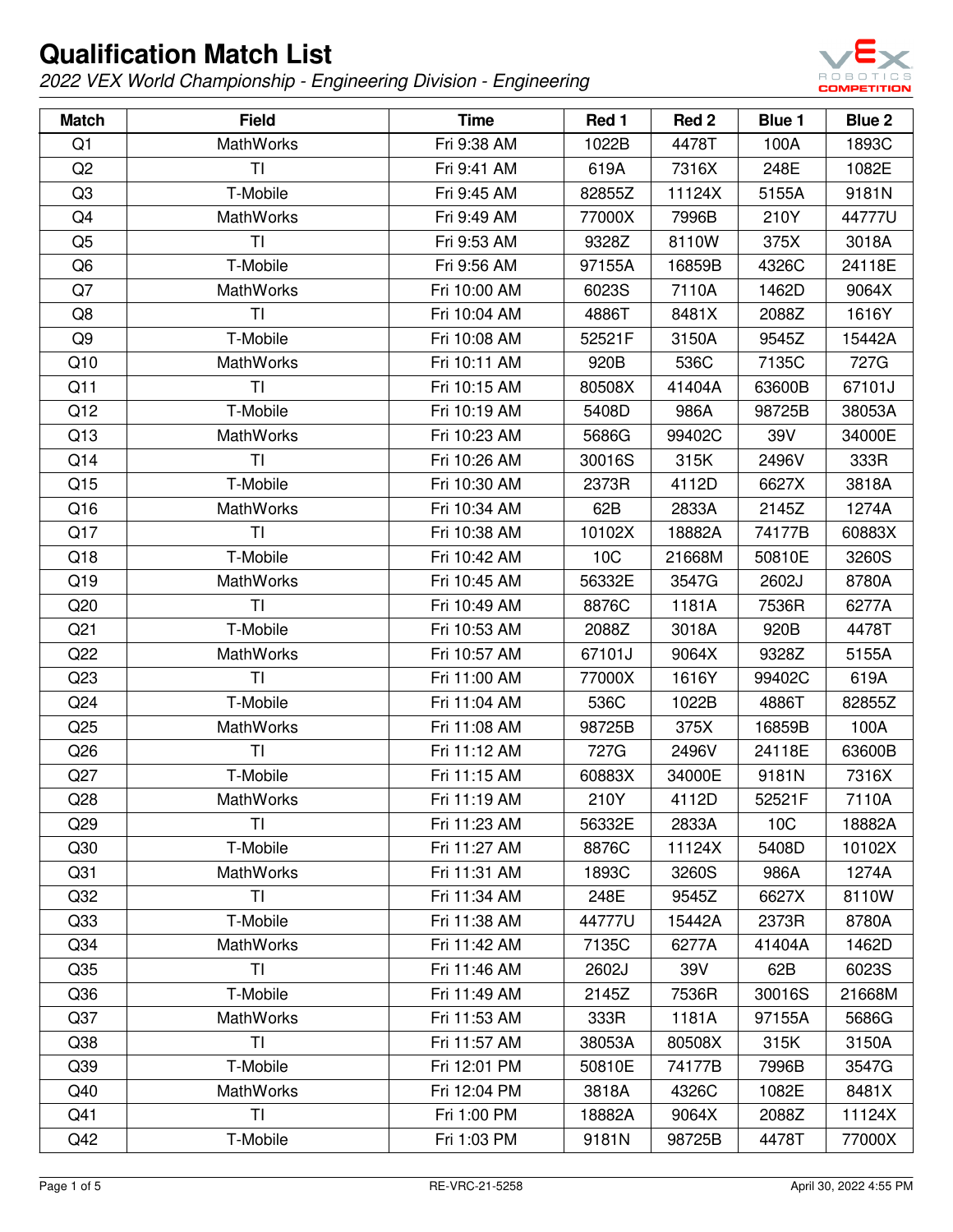

| <b>Match</b>    | <b>Field</b>     | <b>Time</b> | Red 1  | Red 2  | Blue 1 | Blue 2 |
|-----------------|------------------|-------------|--------|--------|--------|--------|
| Q43             | <b>MathWorks</b> | Fri 1:07 PM | 16859B | 7316X  | 67101J | 4886T  |
| Q44             | TI.              | Fri 1:10 PM | 8780A  | 7110A  | 8876C  | 3260S  |
| Q45             | T-Mobile         | Fri 1:14 PM | 2602J  | 7135C  | 210Y   | 34000E |
| Q46             | <b>MathWorks</b> | Fri 1:18 PM | 63600B | 39V    | 6277A  | 375X   |
| Q47             | <b>TI</b>        | Fri 1:21 PM | 97155A | 10102X | 727G   | 21668M |
| Q48             | T-Mobile         | Fri 1:25 PM | 7536R  | 52521F | 2833A  | 1893C  |
| Q49             | <b>MathWorks</b> | Fri 1:29 PM | 1462D  | 5155A  | 315K   | 74177B |
| Q50             | TI               | Fri 1:32 PM | 986A   | 1082E  | 3547G  | 1616Y  |
| Q51             | T-Mobile         | Fri 1:36 PM | 2496V  | 3818A  | 56332E | 82855Z |
| Q52             | <b>MathWorks</b> | Fri 1:39 PM | 50810E | 3150A  | 536C   | 44777U |
| Q53             | ΤI               | Fri 1:43 PM | 2373R  | 41404A | 99402C | 4326C  |
| Q54             | T-Mobile         | Fri 1:47 PM | 920B   | 248E   | 6023S  | 60883X |
| Q <sub>55</sub> | <b>MathWorks</b> | Fri 1:50 PM | 15442A | 38053A | 7996B  | 2145Z  |
| Q56             | <b>TI</b>        | Fri 1:54 PM | 62B    | 100A   | 5408D  | 8110W  |
| Q57             | T-Mobile         | Fri 1:58 PM | 333R   | 80508X | 1022B  | 4112D  |
| Q58             | <b>MathWorks</b> | Fri 2:01 PM | 9545Z  | 10C    | 5686G  | 9328Z  |
| Q59             | TI               | Fri 2:05 PM | 8481X  | 30016S | 1181A  | 3018A  |
| Q60             | T-Mobile         | Fri 2:09 PM | 1274A  | 6627X  | 24118E | 619A   |
| Q61             | <b>MathWorks</b> | Fri 2:12 PM | 3547G  | 6277A  | 2496V  | 97155A |
| Q62             | <b>TI</b>        | Fri 2:16 PM | 3150A  | 67101J | 2602J  | 10102X |
| Q63             | T-Mobile         | Fri 2:19 PM | 99402C | 4478T  | 986A   | 18882A |
| Q64             | <b>MathWorks</b> | Fri 2:23 PM | 9181N  | 2373R  | 248E   | 52521F |
| Q65             | <b>TI</b>        | Fri 2:27 PM | 7996B  | 34000E | 9064X  | 7536R  |
| Q66             | T-Mobile         | Fri 2:30 PM | 8110W  | 56332E | 7110A  | 15442A |
| Q67             | <b>MathWorks</b> | Fri 2:34 PM | 727G   | 1082E  | 375X   | 333R   |
| Q68             | TI               | Fri 2:38 PM | 10C    | 38053A | 11124X | 62B    |
| Q69             | T-Mobile         | Fri 2:41 PM | 63600B | 5155A  | 9545Z  | 30016S |
| Q70             | <b>MathWorks</b> | Fri 2:45 PM | 24118E | 6023S  | 2833A  | 536C   |
| Q71             | ΤI               | Fri 2:49 PM | 8780A  | 74177B | 920B   | 6627X  |
| Q72             | T-Mobile         | Fri 2:52 PM | 3260S  | 4886T  | 4112D  | 5686G  |
| Q73             | <b>MathWorks</b> | Fri 2:56 PM | 2145Z  | 9328Z  | 210Y   | 60883X |
| Q74             | <b>TI</b>        | Fri 2:59 PM | 1462D  | 1274A  | 98725B | 3818A  |
| Q75             | T-Mobile         | Fri 3:03 PM | 2088Z  | 8876C  | 80508X | 16859B |
| Q76             | <b>MathWorks</b> | Fri 3:07 PM | 3018A  | 1616Y  | 7316X  | 41404A |
| Q77             | <b>TI</b>        | Fri 3:10 PM | 7135C  | 1893C  | 8481X  | 50810E |
| Q78             | T-Mobile         | Fri 3:14 PM | 315K   | 82855Z | 100A   | 619A   |
| Q79             | <b>MathWorks</b> | Fri 3:18 PM | 21668M | 44777U | 5408D  | 4326C  |
| Q80             | ΤI               | Fri 3:21 PM | 77000X | 39V    | 1181A  | 1022B  |
| Q81             | T-Mobile         | Fri 3:25 PM | 6627X  | 97155A | 7996B  | 7110A  |
| Q82             | <b>MathWorks</b> | Fri 3:28 PM | 11124X | 920B   | 2496V  | 4886T  |
| Q83             | ΤI               | Fri 3:32 PM | 333R   | 3260S  | 9545Z  | 6023S  |
| Q84             | T-Mobile         | Fri 3:36 PM | 210Y   | 24118E | 18882A | 3547G  |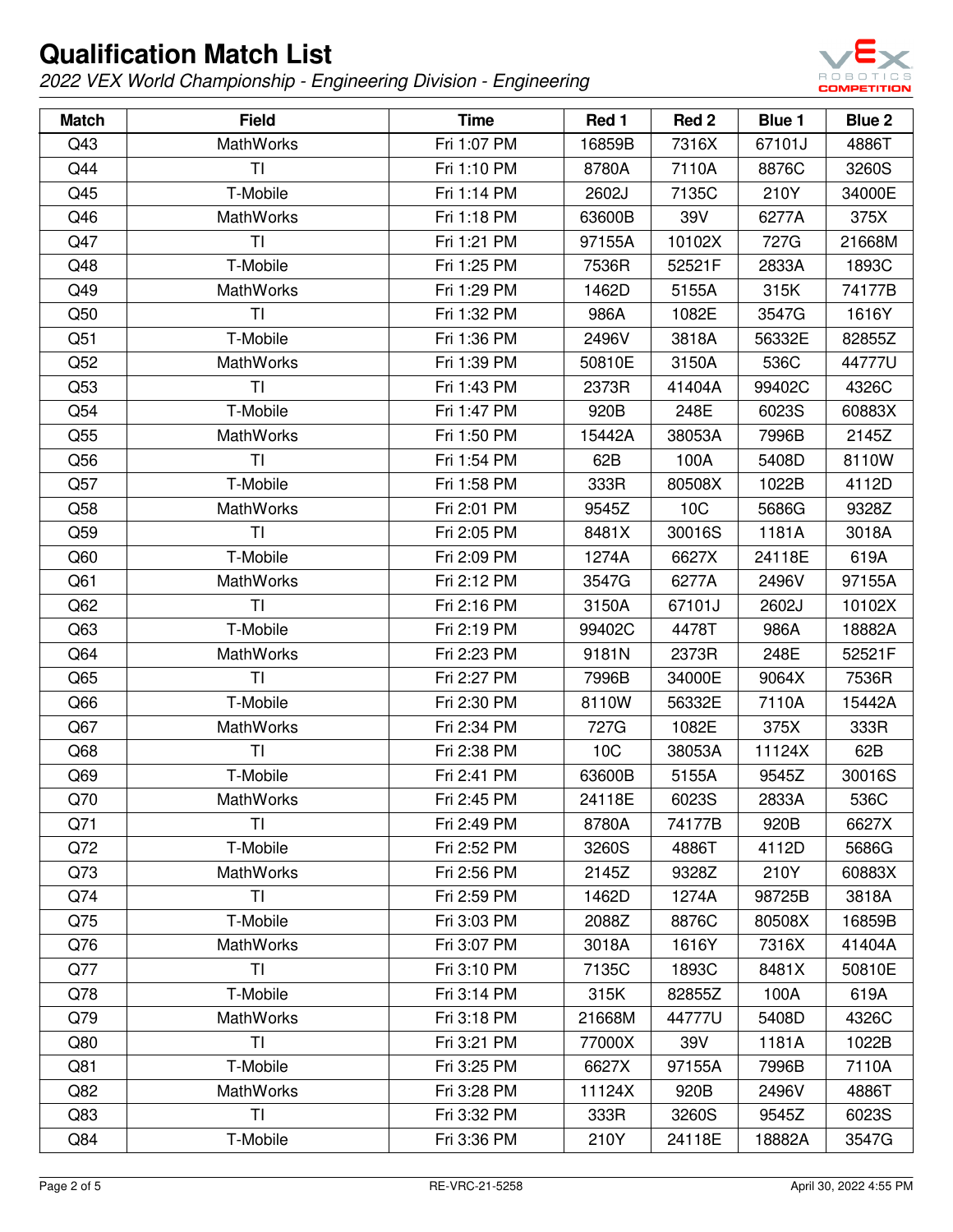

| <b>Match</b> | <b>Field</b>     | <b>Time</b> | Red 1  | Red <sub>2</sub> | Blue 1 | Blue 2 |
|--------------|------------------|-------------|--------|------------------|--------|--------|
| Q85          | <b>MathWorks</b> | Fri 3:39 PM | 67101J | 99402C           | 2833A  | 38053A |
| Q86          | TI               | Fri 3:43 PM | 41404A | 248E             | 9328Z  | 2088Z  |
| Q87          | T-Mobile         | Fri 3:47 PM | 30016S | 8780A            | 536C   | 9064X  |
| Q88          | <b>MathWorks</b> | Fri 3:50 PM | 5155A  | 7316X            | 7135C  | 4112D  |
| Q89          | TI               | Fri 3:54 PM | 5408D  | 60883X           | 6277A  | 619A   |
| Q90          | T-Mobile         | Fri 3:58 PM | 1022B  | 8481X            | 62B    | 1462D  |
| Q91          | <b>MathWorks</b> | Fri 4:01 PM | 2602J  | 1082E            | 77000X | 3018A  |
| Q92          | TI               | Fri 4:05 PM | 100A   | 44777U           | 8876C  | 52521F |
| Q93          | T-Mobile         | Fri 4:08 PM | 375X   | 4326C            | 1181A  | 1274A  |
| Q94          | <b>MathWorks</b> | Fri 4:12 PM | 727G   | 9181N            | 315K   | 56332E |
| Q95          | TI               | Fri 4:16 PM | 63600B | 15442A           | 82855Z | 7536R  |
| Q96          | T-Mobile         | Fri 4:19 PM | 5686G  | 4478T            | 2373R  | 16859B |
| Q97          | <b>MathWorks</b> | Fri 4:23 PM | 986A   | 3818A            | 3150A  | 39V    |
| Q98          | <b>TI</b>        | Fri 4:27 PM | 50810E | 98725B           | 2145Z  | 10102X |
| Q99          | T-Mobile         | Fri 4:30 PM | 21668M | 1893C            | 8110W  | 74177B |
| Q100         | <b>MathWorks</b> | Fri 4:34 PM | 34000E | 1616Y            | 10C    | 80508X |
| Q101         | TI               | Fri 4:38 PM | 9328Z  | 11124X           | 3260S  | 97155A |
| Q102         | T-Mobile         | Fri 4:41 PM | 52521F | 18882A           | 30016S | 7135C  |
| Q103         | <b>MathWorks</b> | Fri 4:45 PM | 4326C  | 7996B            | 2088Z  | 67101J |
| Q104         | TI               | Fri 4:48 PM | 333R   | 8876C            | 99402C | 56332E |
| Q105         | T-Mobile         | Fri 4:52 PM | 619A   | 62B              | 44777U | 727G   |
| Q106         | <b>MathWorks</b> | Fri 4:56 PM | 3547G  | 38053A           | 4478T  | 63600B |
| Q107         | <b>TI</b>        | Fri 4:59 PM | 1181A  | 100A             | 9181N  | 15442A |
| Q108         | T-Mobile         | Fri 5:03 PM | 2833A  | 10102X           | 77000X | 920B   |
| Q109         | <b>MathWorks</b> | Fri 5:07 PM | 2496V  | 536C             | 2602J  | 98725B |
| Q110         | TI               | Fri 5:10 PM | 6023S  | 2373R            | 8481X  | 7316X  |
| Q111         | T-Mobile         | Fri 5:14 PM | 210Y   | 5686G            | 375X   | 1616Y  |
| Q112         | MathWorks        | Fri 5:17 PM | 1274A  | 5155A            | 39V    | 50810E |
| Q113         | ΤI               | Fri 5:21 PM | 60883X | 7110A            | 1893C  | 3150A  |
| Q114         | T-Mobile         | Fri 5:25 PM | 6277A  | 3818A            | 1022B  | 248E   |
| Q115         | <b>MathWorks</b> | Fri 5:28 PM | 74177B | 7536R            | 986A   | 41404A |
| Q116         | <b>TI</b>        | Fri 5:32 PM | 3018A  | 6627X            | 16859B | 9064X  |
| Q117         | T-Mobile         | Fri 5:36 PM | 315K   | 24118E           | 10C    | 2145Z  |
| Q118         | <b>MathWorks</b> | Fri 5:39 PM | 1462D  | 4112D            | 82855Z | 8110W  |
| Q119         | <b>TI</b>        | Fri 5:43 PM | 4886T  | 8780A            | 80508X | 21668M |
| Q120         | T-Mobile         | Fri 5:47 PM | 9545Z  | 5408D            | 1082E  | 34000E |
| Q121         | <b>MathWorks</b> | Fri 5:50 PM | 727G   | 2602J            | 8876C  | 38053A |
| Q122         | ΤI               | Fri 5:54 PM | 2088Z  | 536C             | 2373R  | 63600B |
| Q123         | T-Mobile         | Fri 5:57 PM | 375X   | 8481X            | 7110A  | 99402C |
| Q124         | <b>MathWorks</b> | Fri 6:01 PM | 1022B  | 3260S            | 15442A | 5155A  |
| Q125         | TI               | Fri 6:05 PM | 41404A | 62B              | 3818A  | 7996B  |
| Q126         | T-Mobile         | Fri 6:08 PM | 3018A  | 7135C            | 56332E | 44777U |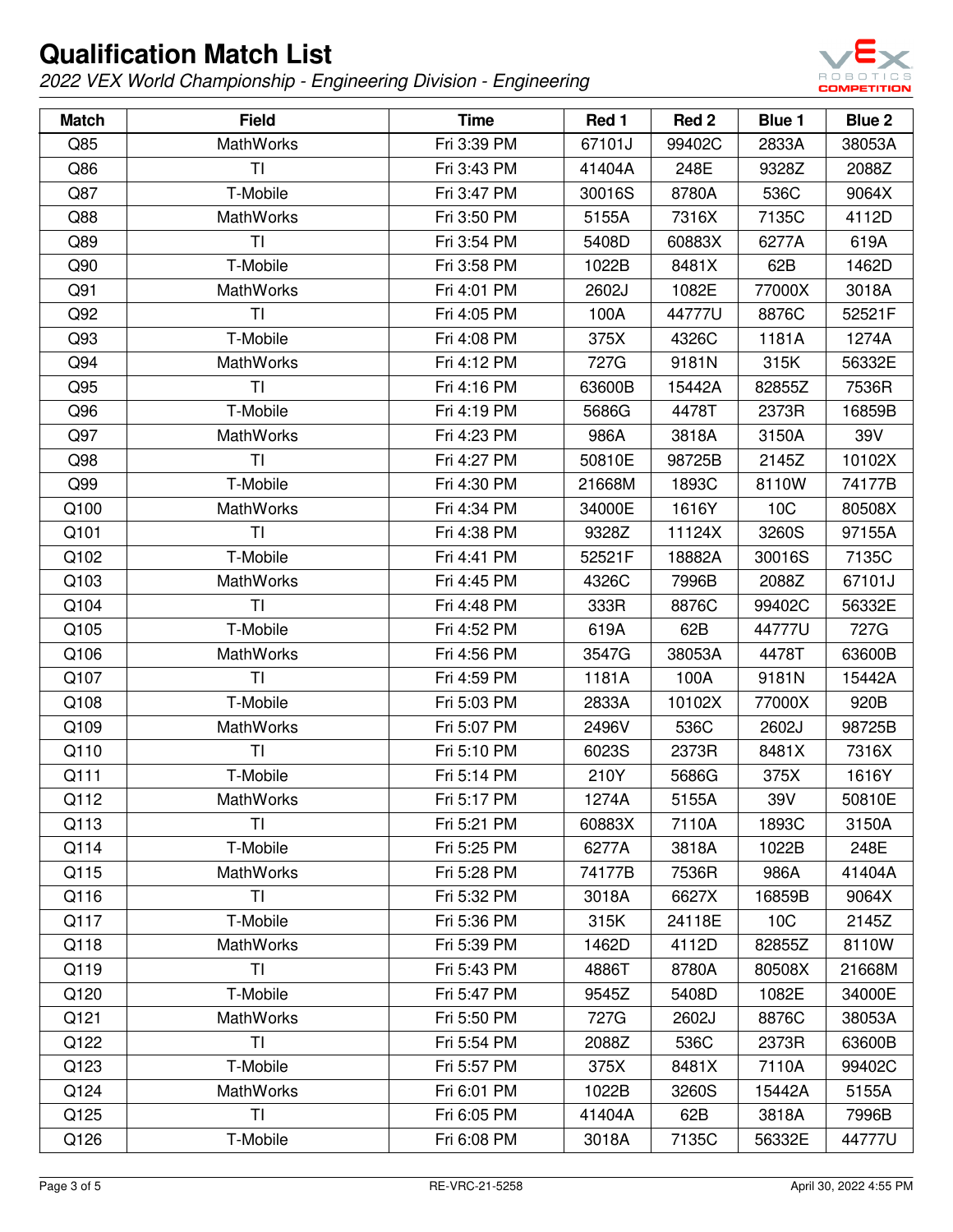

| <b>Match</b> | <b>Field</b>     | <b>Time</b> | Red 1  | Red 2  | Blue 1 | Blue 2 |
|--------------|------------------|-------------|--------|--------|--------|--------|
| Q127         | <b>MathWorks</b> | Fri 6:12 PM | 5686G  | 98725B | 52521F | 11124X |
| Q128         | <b>TI</b>        | Fri 6:16 PM | 6627X  | 10C    | 100A   | 210Y   |
| Q129         | T-Mobile         | Fri 6:19 PM | 80508X | 1274A  | 920B   | 6277A  |
| Q130         | <b>MathWorks</b> | Fri 6:23 PM | 16859B | 82855Z | 9545Z  | 10102X |
| Q131         | <b>TI</b>        | Fri 6:27 PM | 50810E | 248E   | 5408D  | 333R   |
| Q132         | T-Mobile         | Fri 6:30 PM | 21668M | 67101J | 986A   | 9181N  |
| Q133         | <b>MathWorks</b> | Fri 6:34 PM | 1082E  | 4112D  | 9328Z  | 2496V  |
| Q134         | TI               | Fri 6:37 PM | 4326C  | 3547G  | 7536R  | 6023S  |
| Q135         | T-Mobile         | Fri 6:41 PM | 8110W  | 30016S | 39V    | 7316X  |
| Q136         | <b>MathWorks</b> | Fri 6:45 PM | 24118E | 1181A  | 1462D  | 60883X |
| Q137         | TI               | Fri 6:48 PM | 34000E | 3150A  | 77000X | 97155A |
| Q138         | T-Mobile         | Fri 6:52 PM | 9064X  | 619A   | 74177B | 2833A  |
| Q139         | <b>MathWorks</b> | Fri 6:56 PM | 315K   | 1893C  | 4886T  | 18882A |
| Q140         | TI               | Fri 6:59 PM | 2145Z  | 4478T  | 8780A  | 1616Y  |
| Q141         | T-Mobile         | Sat 8:15 AM | 82855Z | 8481X  | 727G   | 5686G  |
| Q142         | <b>MathWorks</b> | Sat 8:18 AM | 375X   | 52521F | 41404A | 50810E |
| Q143         | TI               | Sat 8:22 AM | 7996B  | 63600B | 1274A  | 3018A  |
| Q144         | T-Mobile         | Sat 8:26 AM | 6023S  | 16859B | 3818A  | 38053A |
| Q145         | <b>MathWorks</b> | Sat 8:29 AM | 7316X  | 56332E | 6627X  | 62B    |
| Q146         | <b>TI</b>        | Sat 8:33 AM | 44777U | 2496V  | 5155A  | 80508X |
| Q147         | T-Mobile         | Sat 8:37 AM | 1462D  | 10102X | 986A   | 34000E |
| Q148         | MathWorks        | Sat 8:41 AM | 74177B | 3260S  | 98725B | 2373R  |
| Q149         | <b>TI</b>        | Sat 8:44 AM | 2833A  | 2088Z  | 315K   | 1181A  |
| Q150         | T-Mobile         | Sat 8:48 AM | 9181N  | 8110W  | 8780A  | 1082E  |
| Q151         | <b>MathWorks</b> | Sat 8:52 AM | 210Y   | 9545Z  | 39V    | 4478T  |
| Q152         | TI               | Sat 8:56 AM | 9064X  | 100A   | 3547G  | 2145Z  |
| Q153         | T-Mobile         | Sat 8:59 AM | 4886T  | 7110A  | 10C    | 7135C  |
| Q154         | MathWorks        | Sat 9:03 AM | 1022B  | 60883X | 67101J | 11124X |
| Q155         | ΤI               | Sat 9:07 AM | 99402C | 5408D  | 2602J  | 920B   |
| Q156         | T-Mobile         | Sat 9:11 AM | 15442A | 30016S | 8876C  | 4112D  |
| Q157         | <b>MathWorks</b> | Sat 9:14 AM | 77000X | 6277A  | 24118E | 333R   |
| Q158         | <b>TI</b>        | Sat 9:18 AM | 7536R  | 97155A | 248E   | 536C   |
| Q159         | T-Mobile         | Sat 9:22 AM | 619A   | 18882A | 3150A  | 21668M |
| Q160         | <b>MathWorks</b> | Sat 9:25 AM | 9328Z  | 1616Y  | 4326C  | 1893C  |
| Q161         | <b>TI</b>        | Sat 9:29 AM | 62B    | 4478T  | 3260S  | 80508X |
| Q162         | T-Mobile         | Sat 9:33 AM | 34000E | 100A   | 8481X  | 74177B |
| Q163         | MathWorks        | Sat 9:37 AM | 7110A  | 9181N  | 10102X | 3547G  |
| Q164         | TI.              | Sat 9:40 AM | 9064X  | 50810E | 60883X | 63600B |
| Q165         | T-Mobile         | Sat 9:44 AM | 1181A  | 4886T  | 41404A | 6023S  |
| Q166         | <b>MathWorks</b> | Sat 9:48 AM | 920B   | 16859B | 52521F | 1082E  |
| Q167         | TI               | Sat 9:52 AM | 24118E | 98725B | 30016S | 67101J |
| Q168         | T-Mobile         | Sat 9:55 AM | 39V    | 8780A  | 11124X | 333R   |